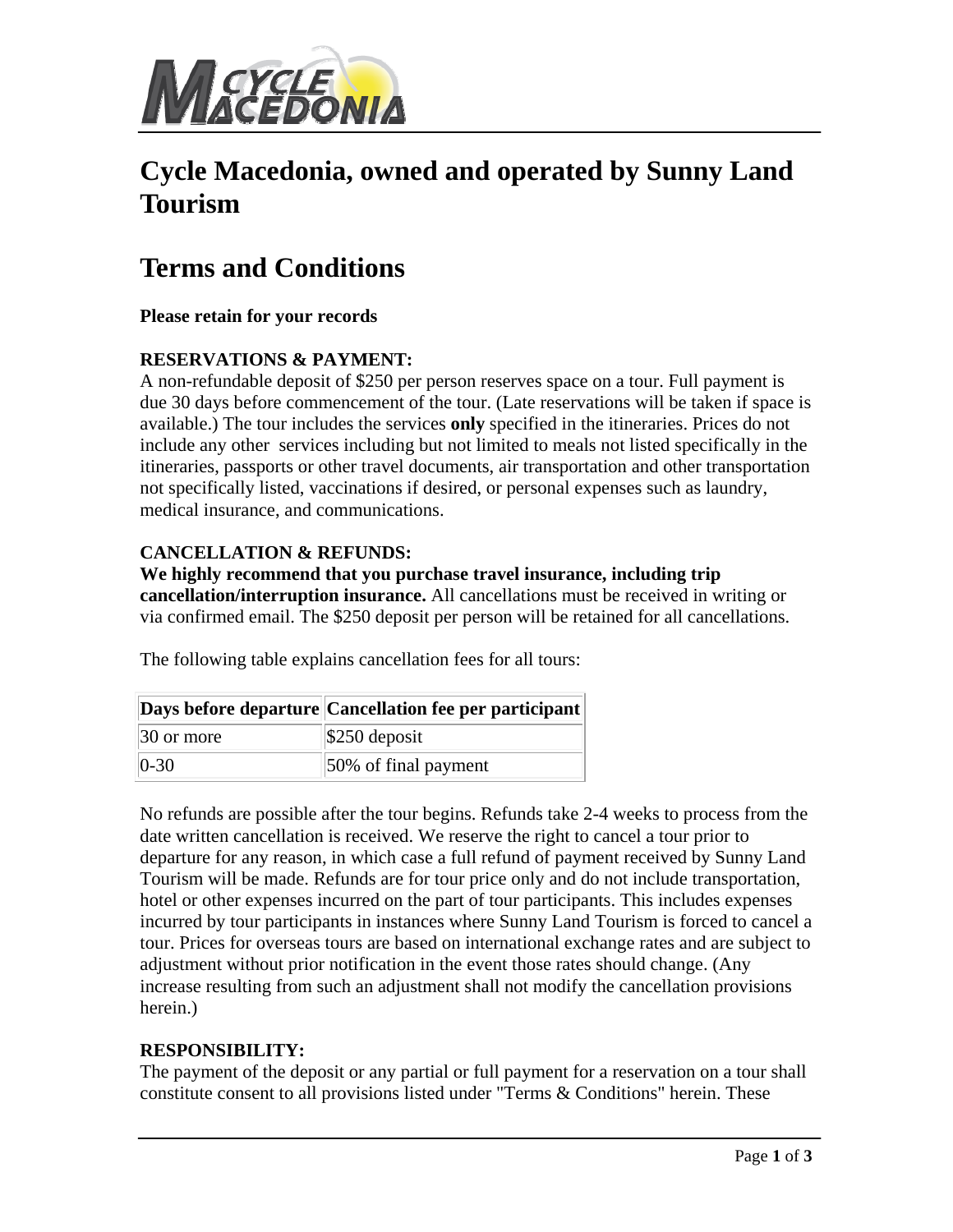

provisions are hereby incorporated by reference in this RESPONSIBILITY notice, and participants are advised to take notice.

Sunny Land Tourism is the principal tour operator for Cycle Macedonia tours and is responsible to the participants for all arrangements and for all tour services and accommodations offered in the itinerary. Sunny Land Tourism, its employees, agents, representatives and/or servants shall not be responsible for personal injuries or property damage, loss or delay, or change of itinerary incurred by any person or tour participant arising out of the willful or negligent acts and/or omissions of any direct or supplemental carrier, hotel, or other person rendering any of these services, or accommodations being offered in these tours; nor shall Sunny Land Tourism be responsible for any injuries, death, damage, loss or delay in any means of transportation or by reasons of any event beyond the actual control of Sunny Land Tourism or of any agent, employee, representative, servant or supplier, or due to force majeure.

The tour operator reserves the right to substitute hotels, restaurants, routes or other services listed in the itinerary with comparable services if necessary.

The right is also reserved to decline to accept or retain any person as a member of a trip due to circumstances beyond the control of Sunny Land Tourism, that determination to be made by Sunny Land Tourism at its sole discretion.

Bicycles provided for use during these tours are in satisfactory operating condition and participants agree to use them at their own risk and call deficiencies to the immediate attention of the head tour leader. Instruction in the use of bicycles will not be provided and participants affirm that they are familiar with the use of a multi-speed bicycle. Bicycle tour participants are required to wear a helmet while cycling.

Activities involved in active travel and the tours described in our brochures and on our web site are physically demanding, strenuous and potentially dangerous. By reserving space on a tour, tour participants acknowledge that they are in suitable physical and mental condition to perform the activities described herein. At the sole discretion of agents of Sunny Land Tourism, participants failing to meet these physical and mental requirements, or participants deemed harmful or disruptive to other participants' enjoyment of the tour, may be asked to leave the tour, with no refund applicable.

#### **ASSUMPTION OF RISK:**

Participant acknowledges that the enjoyment and excitement of adventure travel comes in part from the associated risks. For all the aforementioned reasons, participant hereby agrees to be responsible for his or her own welfare and accepts any and all risks of delay, unanticipated events, inconvenience, illness, injury, emotional trauma or death. Participant thereby releases and discharges forever Cycle Macedonia as owned and operated by Sunny Land Tourism from and against any and all liability arising from his or her participation in the trip. Participant agrees that this release shall be legally binding upon participant personally, all members of his or her family and all his or her heirs, successors and legal representatives. Participant's signature affirms his or her willingness